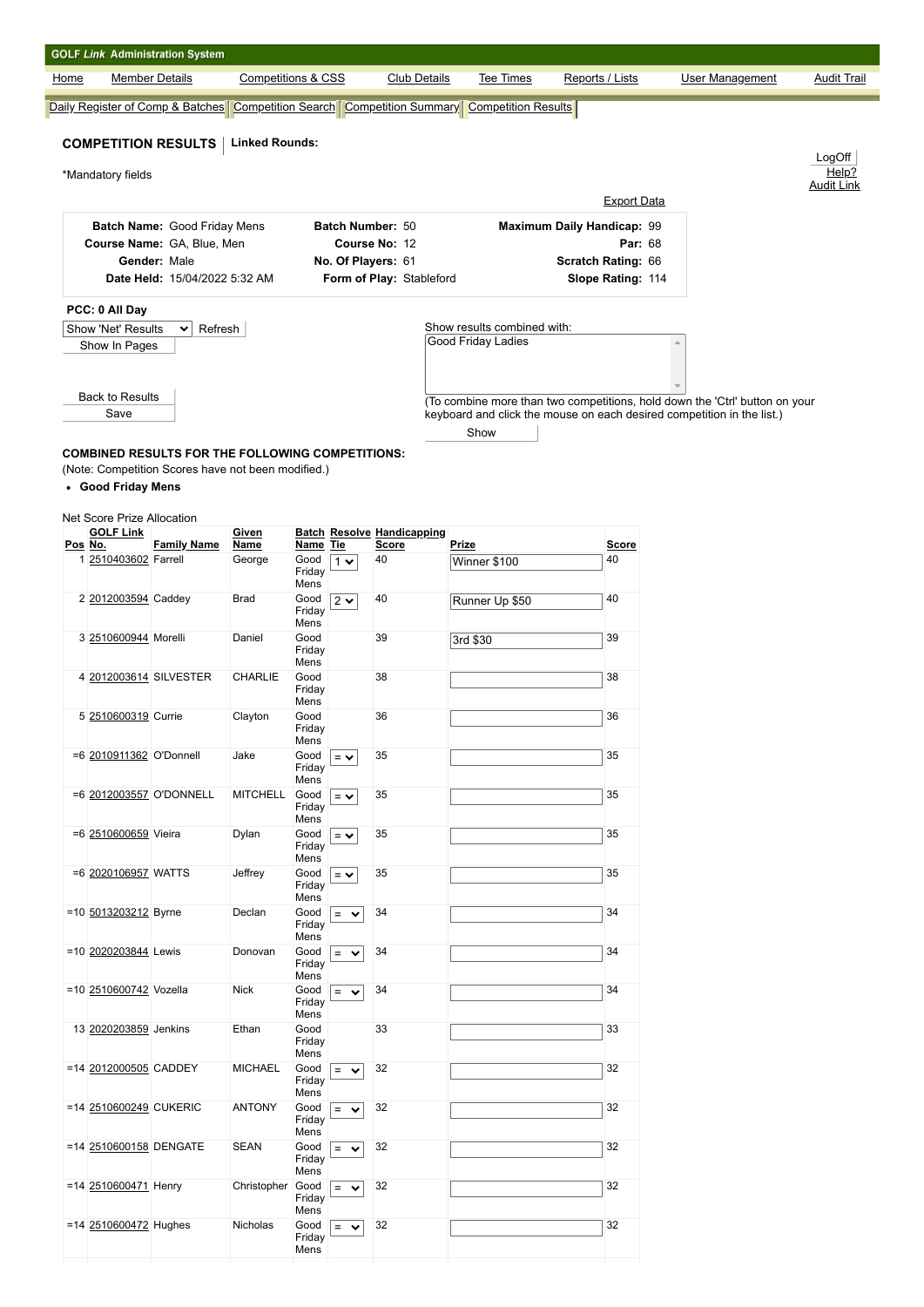|  | =14 2510600750 Maloney    |                           | Anthony              | Good                   | $=$<br>$\checkmark$ | 32 | 32 |
|--|---------------------------|---------------------------|----------------------|------------------------|---------------------|----|----|
|  |                           |                           |                      | Friday<br>Mens         |                     |    |    |
|  |                           | =14 2012003410 VAN COLLER | <b>MATTHEUS</b> Good | Friday                 | $=$<br>$\checkmark$ | 32 | 32 |
|  | =14 2510600234 WHITING    |                           | <b>MICHAEL</b>       | Mens<br>Good<br>Friday | $=$<br>$\checkmark$ | 32 | 32 |
|  | =22 2510600157 BARNES     |                           | MALCOLM              | Mens<br>Good<br>Friday | $=$ $\vee$          | 31 | 31 |
|  |                           |                           |                      | Mens                   |                     |    |    |
|  | =22 2510600743 Cui        |                           | Lei                  | Good<br>Friday<br>Mens | $=$<br>$\checkmark$ | 31 | 31 |
|  | =22 2010213316 Maher      |                           | Matthew              | Good<br>Friday<br>Mens | $=$ $\vee$          | 31 | 31 |
|  | =25 2510600537 Bigeni     |                           | Tim                  | Good<br>Friday<br>Mens | $=$ $\vee$          | 30 | 30 |
|  | =25 2510601035 Caldwell   |                           | <b>Bruce</b>         | Good<br>Friday         | $=$<br>$\checkmark$ | 30 | 30 |
|  | =25 2510600962 Clarke     |                           | Nathan               | Mens<br>Good<br>Friday | $=$ $\vee$          | 30 | 30 |
|  | =25 2510600780 Griffin    |                           | Scott                | Mens<br>Good           | $=$<br>$\checkmark$ | 30 | 30 |
|  |                           |                           |                      | Friday<br>Mens         |                     |    |    |
|  |                           | =25 2160315195 MURCHISON  | <b>DON</b>           | Good<br>Friday<br>Mens | $=$ $\vee$          | 30 | 30 |
|  | =25 2510601060 O'Rorke    |                           | Chris                | Good<br>Friday<br>Mens | $=$ $\vee$          | 30 | 30 |
|  |                           | =25 2012000899 THOMPSON   | <b>BRUCE</b>         | Good<br>Friday         | $=$ $\vee$          | 30 | 30 |
|  | =32 2510600283 ATACK      |                           | JAMES                | Mens<br>Good<br>Friday | $=$ $\vee$          | 29 | 29 |
|  | =32 2031007544 Bortz      |                           | Colin                | Mens<br>Good<br>Friday | $=$<br>$\checkmark$ | 29 | 29 |
|  |                           |                           |                      | Mens                   |                     |    |    |
|  | =32 2022336252 Chatillon  |                           | David                | Good<br>Friday<br>Mens | $=$ $\vee$          | 29 | 29 |
|  | =32 2510600897 Graham     |                           | Stephen              | Good<br>Friday<br>Mens | $=$ $\vee$          | 29 | 29 |
|  | =32 2510600071 Iredale    |                           | Sam                  | Good<br>Friday<br>Mens | $=$ $\vee$          | 29 | 29 |
|  | =32 2510600209 Mahoney    |                           | David                | Good<br>Friday         | $=$ $\vee$          | 29 | 29 |
|  | =32 2510600239 Moo        |                           | Brendon              | Mens<br>Good           | $=$<br>$\checkmark$ | 29 | 29 |
|  | =32 2510600468 REISCH     |                           | <b>ANTON</b>         | Friday<br>Mens<br>Good | $=$                 | 29 | 29 |
|  |                           |                           |                      | Friday<br>Mens         | $\checkmark$        |    |    |
|  | =32 2510600799 SHAW-      | <b>TAYLOR</b>             | <b>MARK</b>          | Good<br>Friday<br>Mens | $=$ $\vee$          | 29 | 29 |
|  | =41 2510601116 Banbury    |                           | David                | Good<br>Friday<br>Mens | $=$<br>$\checkmark$ | 28 | 28 |
|  | =41 2510600474 Batchelor  |                           | Sam                  | Good<br>Friday<br>Mens | $=$ $\vee$          | 28 | 28 |
|  | =41 2510600417 Coffey     |                           | Gary                 | Good<br>Friday         | $=$<br>$\checkmark$ | 28 | 28 |
|  | =41 2510600331 Gardiner   |                           | Daniel               | Mens<br>Good<br>Friday | $=$<br>$\checkmark$ | 28 | 28 |
|  | =45 5013203293 Kelly      |                           | Thomas               | Mens<br>Good<br>Friday | $=$ $\vee$          | 27 | 27 |
|  | =45 2020204004 Pierce VAC |                           | Ashley               | Mens<br>Good<br>Friday | $=$ $\vee$          | 27 | 27 |
|  | =45 2140417809 Rohanna    |                           | Daniel               | Mens<br>Good           |                     | 27 | 27 |
|  |                           |                           |                      | Friday<br>Mens         | $=$ $\vee$          |    |    |
|  | =48 2510600140 Gibson     |                           | Warren               | Good<br>Friday<br>Mens | $=$<br>$\checkmark$ | 26 | 26 |
|  | =48 5013202957 Sumegi     |                           | Joseph               | Good<br>Friday<br>Mens | $=$<br>$\checkmark$ | 26 | 26 |
|  |                           |                           |                      |                        |                     |    |    |